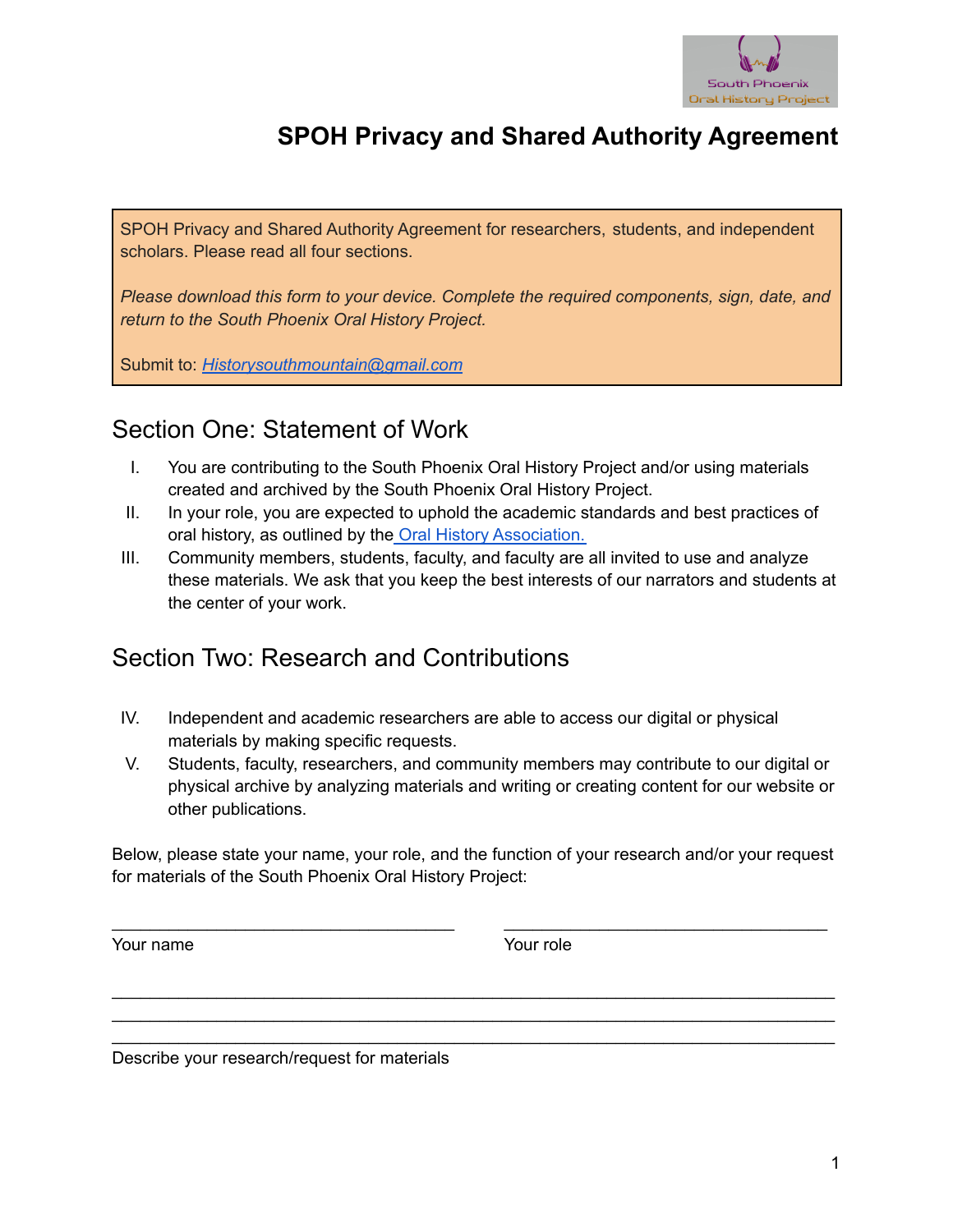

# **SPOH Privacy and Shared Authority Agreement**

## Section Three: Privacy and Fair/Future Use

- VI. Many materials archived by the South Phoenix Oral History Project contain personal or sensitive information (e.g. personal addresses and contact information, photographs, demographic information, difficult memories, etc).
- VII. In your role as a researcher, you are expected to maintain the confidentiality of all sensitive and private information, particularly any information that does not relate to your research. Do not share or distribute narrator's personal information on social media, with third parties, or beyond your own publishable work. When in doubt, consult the faculty of the South Phoenix Oral History Project before publishing or distributing private information.
- VIII. Oral history interviews and their supplemental materials often include sensitive or complicated personal memories. You are expected to handle these memories with care. Only use or analyze such personal information if it directly pertains to your research.
- IX. All materials provided by the South Phoenix Oral History Project should be used for academic or intellectual research, scholarship, or publication.
- X. All materials contributed to the South Phoenix Oral History Project will be credited to the appropriate author and may be used in future publications including but not limited to our website, podcast, promotional materials, or scholarly publications.

\_\_\_\_\_\_\_\_\_\_\_\_\_\_\_\_\_\_\_\_\_\_\_\_\_\_\_\_\_\_\_\_\_\_\_\_\_\_\_\_\_\_\_\_\_\_\_\_\_\_\_\_\_\_\_\_\_\_\_\_\_\_\_\_\_\_\_\_\_\_\_\_\_\_\_\_ \_\_\_\_\_\_\_\_\_\_\_\_\_\_\_\_\_\_\_\_\_\_\_\_\_\_\_\_\_\_\_\_\_\_\_\_\_\_\_\_\_\_\_\_\_\_\_\_\_\_\_\_\_\_\_\_\_\_\_\_\_\_\_\_\_\_\_\_\_\_\_\_\_\_\_\_ \_\_\_\_\_\_\_\_\_\_\_\_\_\_\_\_\_\_\_\_\_\_\_\_\_\_\_\_\_\_\_\_\_\_\_\_\_\_\_\_\_\_\_\_\_\_\_\_\_\_\_\_\_\_\_\_\_\_\_\_\_\_\_\_\_\_\_\_\_\_\_\_\_\_\_\_

Below, please explain if you foresee any concerns with our privacy and use agreement:

Describe your potential concerns with our privacy and use agreement

## Section Four: Shared Authority

- XI. The South Phoenix Oral History Project is a collaborative initiative of students, faculty, researchers, and community members. All contributors are credited for their work, and we seek to consistently and properly identify the level of contribution.
- XII. Narrators are considered the primary author of their interview. Students and faculty who conducted the interviews are considered secondary authors. All parties share authority, ownership, and responsibility of completed interviews, and the South Phoenix Oral History Project managers this shared authority.
- XIII. Researchers, students, faculty, and community members who analyze or use completed oral histories and other materials may contribute completed work to be published in our collection or on our website. Appropriate credit and authority will be given to or shared with these authors.